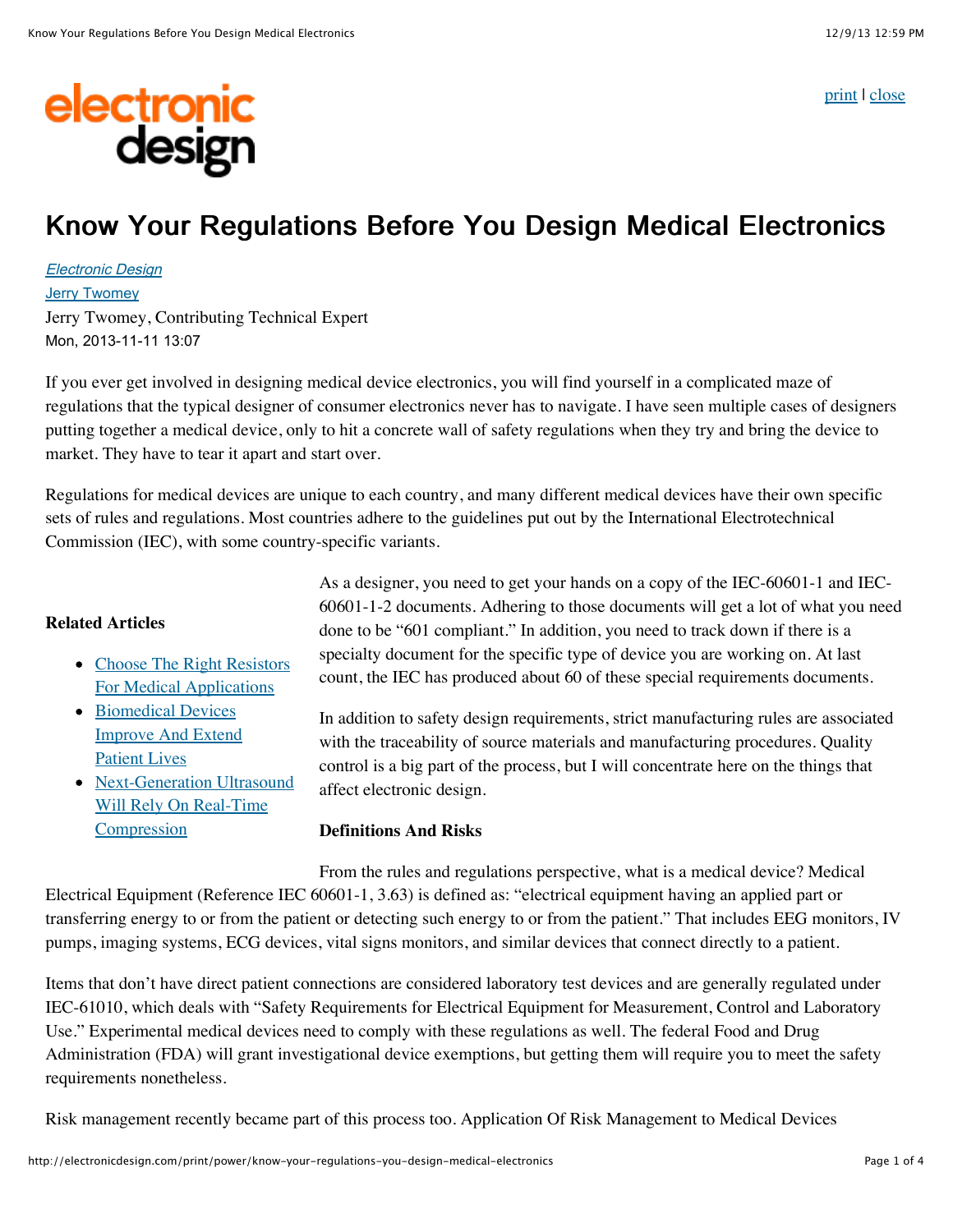(Reference ISO 14971) requires an itemization of risks for all operation modes and all fault scenarios. This results in a risk matrix associated with using your device. Probability of occurrence versus severity of harm is classified, as anything significantly harmful and somewhat probable of occurring needs to be addressed. This is a simplification, but serves to illustrate the idea. I know of individuals inside medical device companies whose entire job is defining the risk matrix for devices and seeing that designers resolve the associated issues.

Patient isolation safety is a big part of the design process. There are well-defined rules for isolation of both the patient and the operator of the device. This includes tight controls on leakage currents, voltages applied, and energy limits that can make it to the patient. Physical separations as well as dielectric leakage across isolation bridges to the patient are itemized, and designers are restricted in how they can get both power and data across those isolation bridges.

A specialty industry exists for isolated power converters that can provide patient connected power and transport information (analog or digital) across those isolation bridges. No dc path exists between the patient and the "mains connected" system electronics (Reference IEC-60601-1-1, Section 8, p 135-269).

Any external power supply to your system needs to be 601 compliant as well, or you will bear the responsibility of that device as part of your compliance and safety testing. If you put an ac-dc power supply inside your device, any step-down transformer also needs to comply.

Medical devices need to undergo electromagnetic compatibility (EMC) testing and not just survive the tests, but also continue to work successfully and accurately throughout those tests. Error messages, system resets, component failures, changes to programmable parameters, changes of operating modes, false alarms, and faulty patient information are not allowed. If one blinking light on your device shows a faulty reading at any time under any condition, you need to fix your design. With that in mind, let's look at the key EMC tests you need to pass.

## **Major EMC Tests**

Conducted emissionstesting is pretty straightforward. The test determines what electromagnetic interference (EMI) your device is putting back onto the power lines (Reference CISPR 11 — Comité International Spécial des Perturbations Radioélectriques – "Industrial, Scientific, and Medical Equipment – Radio-Frequency Disturbance Characteristics – Limits and Methods of Measurement"). The test range is generally 150 kHz to 30 MHz. If your device is a power-line noise generator, it can be cleaned up with line filters, common-mode chokes, ferrite beads, or determining what the noise source is and locally reducing its noise. Switching power supplies are common culprits. Switching supplies are efficient, but they tend to be noisy.

Radiated emissions testing is pretty well known to most EEs who have brought a product to market. The Federal Communications Commission (FCC) limits your RF noise being generated *(see "Quiet Down To Meet FCC Emissions Standards" at [http://electronicdesign.com/contributing-technical-experts/quiet-down-meet-fcc-emissions-standards\)](http://electronicdesign.com/contributing-technical-experts/quiet-down-meet-fcc-emissions-standards)*. You will need to meet FCC emissions standards from 9 kHz to 30 MHz for all devices and, depending on your design, may have to deal with radio-frequency interference (RFI) up to 40 GHz.

Power-line current harmonics determine what load current characteristics your device creates on the power mains that you plug into. The ac voltage (ideally) coming out of the wall is a sinusoid. If you present a resistive load, the current should be a sinusoid as well. But if you have active switching devices or other nonlinear responses, that current load can have higherorder harmonic content that needs to be filtered or otherwise reduced (Reference EN-61000-3-2).

Unstable power supplies are examined using two separate tests: power-line flicker (Reference EN 61000-3-3) and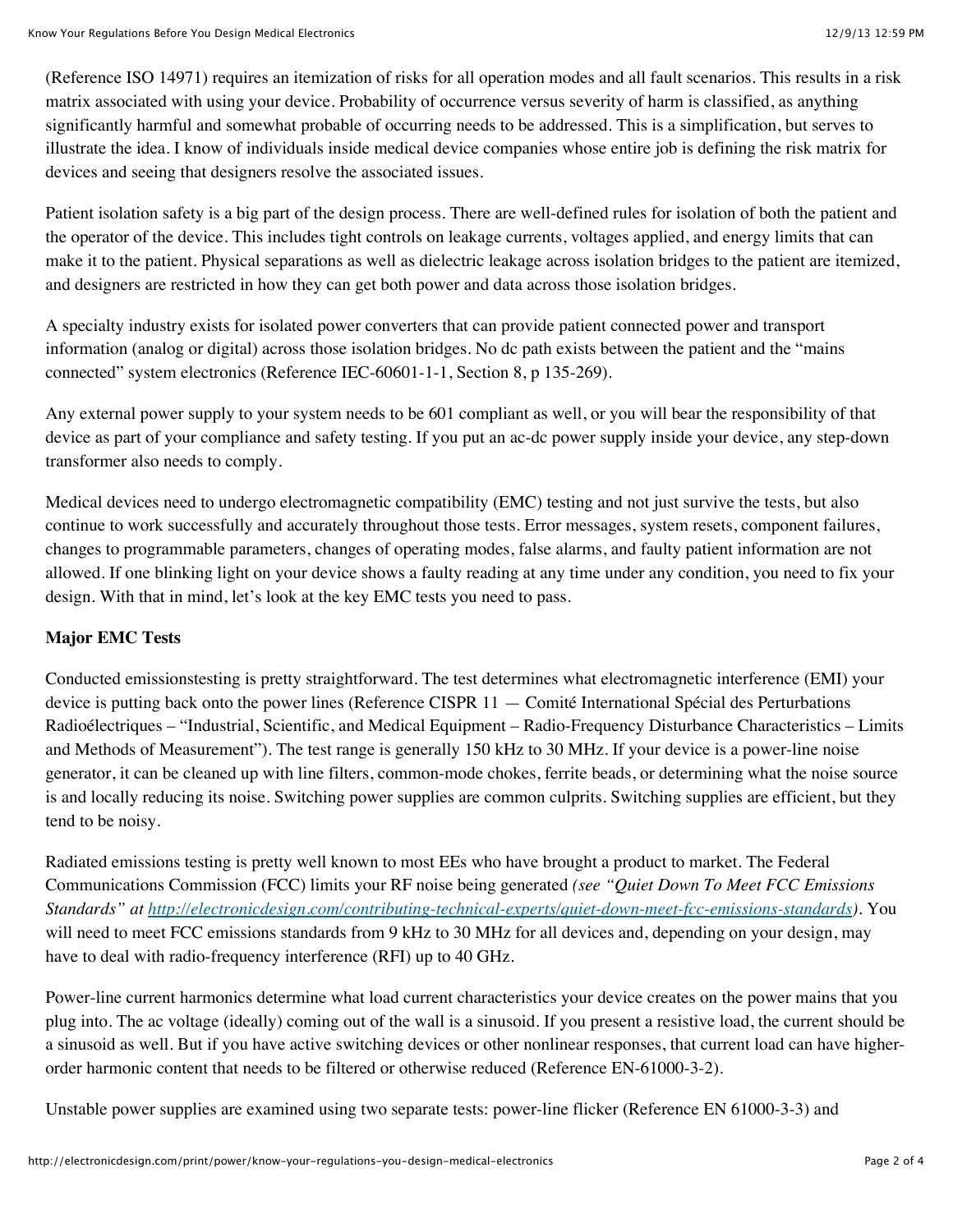immunity to voltage dips and interruptions (Reference IEC 61000-4-11). Both deal with unstable ac power supplies and how your system responds. The acid test is a requirement where the ac power supply is reduced 95% for 5 seconds. Essentially, this is pulling the power supply plug briefly and requiring the system to operate fault-free. That's why many medical devices can't use a simple ac-dc supply and need a battery and charger electronics in the system. In some cases, a device may be able to run off of storage capacitance, but that will depend on your power consumption and space available.

Two additional tests are applied to mimic non-ideal external power. Electrical fast transient burst immunity(Reference IEC 61000-4-4) involves an intermittent burst of pulses applied to power or ground lines. Power-line surge immunity (Reference IEC 61000-4-5) requires a similar test with a wide range of time periods and waveforms. Both can apply up to  $\pm 2$  kV to your power and ground inputs. Both require filtering and out-of-range safety shutoff circuitry to keep things running properly.

ESD immunity is conducted up to  $\pm 6$  kV in contact with the device and air discharges up to  $\pm 8$  kV. A systematic approach to ESD can get you past this hurdle *(see "Protect Your Fortress From ESD" at http://electronicdesign.com/power/protectyour-fortress-esd)*[. Remember that acceptable performance during ESD events for medical devices is not just damage-free](http://electronicdesign.com/power/protect-your-fortress-esd) survival, but successful, error-free functionality.

RF immunity testing (Reference IEC 61000-4-3) puts your device into a shield room and hits it with RF emissions to see if it has problems in a noisy RF environment. This testing now includes RF that mimics common cell-phone transmissions. Vulnerability to these tests includes high-bandwidth circuit nodes with high impedances and "long" antenna connections. Keep your impedances low and limit the bandwidth of any low-frequency control, bias, or power lines, and you should be able to survive this testing.

Power frequency magnetic field immunity (Reference IEC 61000-4-8) puts your device in a low-frequency (50 Hz and 60 Hz) magnetic field to determine sensitivity to applied magnetic fields at power-line frequencies. Some careful thought about how what's in your system could respond as the secondary of a transformer will guide you through what's needed to survive this test. Strategies include twisted-pair wiring for common-mode cancellation, differential signal processing, and (in rare cases) splitting any large inductor into two series wired parts that are physically wired so common-mode magnetic fields produce cancelling voltage on the two inductors.

Remember your medical device needs to pass these EMC tests in a manner that is error free. The device also can't provide false medical information or cease treatment. Alarms and error messages aren't acceptable either.

## **Testing The Software**

Software, firmware, and other code used in a medical device also are regulated. There are two different testing approaches. The "little code" approach covers Verilog control code, digital ASICs, and simple microcontrollers. For little code systems, the regulations (Reference IEC-60601-1, Annex H) treat software as a black box component of the system. The functionality of the device is qualified and tested with that software as part of the overall functionality testing. The premise is that the device tests safe, and the code does not change once the device is released.

For devices with more complex software, the "big code" approach is a bit more involved. Complex software with multiple developers, code revisions, and releases needs to meet a separate regulatory process specified in the IEC 62304 document. The electromechanical parts of the system also must be 601 compliant.

In either the big or little code scenario, the device needs code that is robust and defensively designed. Designers should write things so the state or status can be lost at any time and the code is constantly updating and recovering where it is and